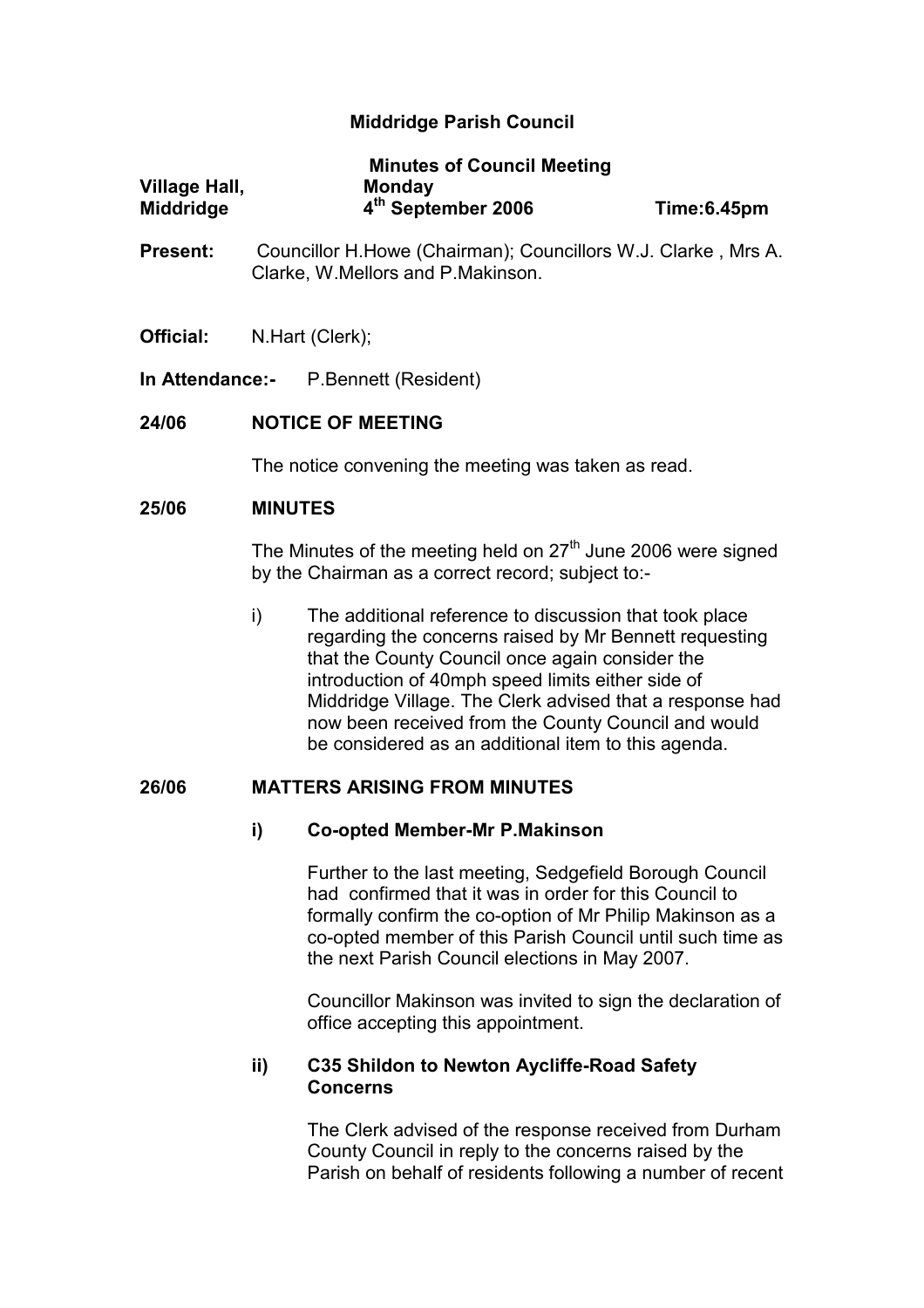accidents on the road. The Area Traffic Engineer acknowledged the historic correspondence between both Councils on this issue and referred to the Department of Transport's current review of guidance for Highway Authorities on the setting of credible speed limits (a copy of which was circulated).

The officer however advised that this guidance did not however favour, in his opinion, a 40mph speed limit as proposed as he deemed it 'not credible to the average motorist due to the lack of built-up development between Shildon and Middridge and the short length of sporadic development between Middridge and Blue Bell Corner'. He went on to advise that there was a requirement for all Highway Authorities to review all speed limits on 'A' and 'B' classification roads before 2011; and that therefore such a review by DCC would take into consideration other known speed limit requests such as this one.

DCC had also undertaken an investigation of the known accidents that had occurred on the road and reported that, for the period between 2003 to June 2006, a total of 6 'personal injury' accidents were recorded on Durham Constabulary's database; with the common factor in 3 of those accidents being the loss of control of motorbikes at bends on the road. Only one accident had made reference to a causation factor of 'excessive speed'.

Mr Bennett, who had raised these most recent concerns, reiterated the fact that to his knowledge there had been 4 accidents that had occurred on this road in the past 4 months and that something should be done before a fatality occurred. Now that the Parish Council had formally set up and promoted the Parish Path network, encouraging public use of the public paths surrounding the Village, there was an even greater need to control speeds on this road to allow the safe crossing of the public. Mr Bennett advised that it would be his intention to raise a petition on behalf of the Village highlighting the need for measures to be taken to introduce a 40mph speed limit; and that he would submit such a petition to the attention of the local County Councillors, Borough Councillors and local M.P..

The Chairman of the Parish Council advised that the petition would be welcomed and supported by this Council; who had campaigned unsuccessfully for a number of years on this issue. It was hoped that the support of the local press could also be sought.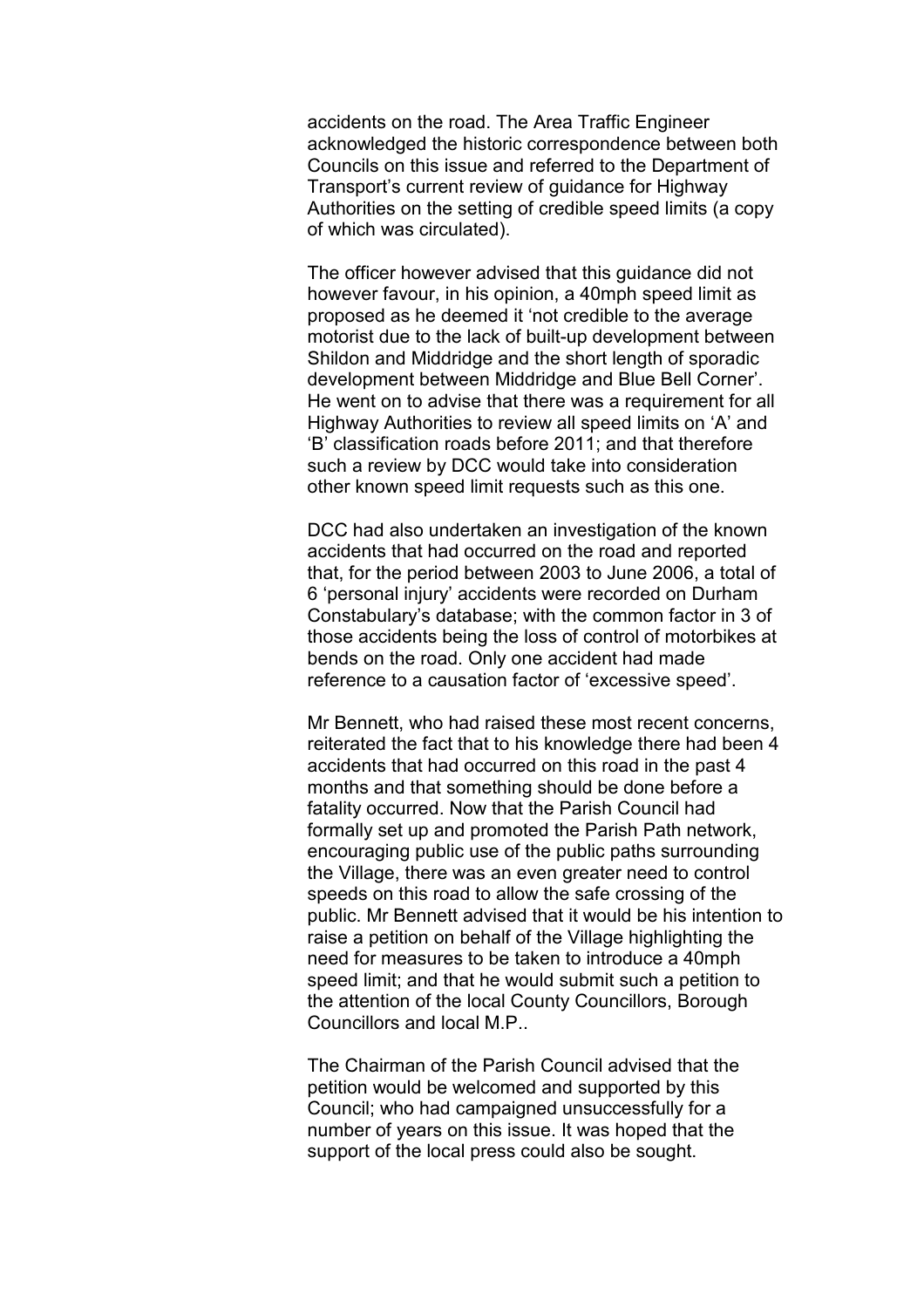# RESOLVED that:-

- i) The response to the road safety concerns received from DCC be noted.
- ii) The Clerk once again write to DCC reiterating the Parish Council's concerns on the matter, and include reference to the fact that as the Parish Council had now formally set up and promoted the Parish Path network, encouraging public use of the public paths surrounding the Village, there was an even greater need to control speeds on this road to allow the safe crossing of the public.
- iii) Mr Bennett be supported in his campaign to petition the County Council, Borough Councillors and the local M.P. on this issue.

# ii) Parish Paths-Map/Notice Board (Minute 17/06 refers)

 It was noted that DCC Parks & Countryside Officer had confirmed that the Notice Board had now been ordered and should be available to allow an unveiling either before the  $27<sup>th</sup>$  September; or held over until after the  $9<sup>th</sup>$ November 2006. The Durham County Foundation had advised that the Parish Council's application for funding assistance with this matter had been refused.

 The Clerk completed the application to the Awards for All Lottery Fund organisation and would advise members of any response to this application once known.

# iii ) DCC Rights of Way Improvement Plan

Members advised that the above audit had been completed and returned to DCC by the required deadline.

# iv) Middridge Farms

County Councillor Hall had advised that planning permission for development at the above properties had been granted some three years previously. Further details would be requested from Cllr Hall regarding what development had been approved.

# v) Proposed Sale of Allotments, Middridge

DCC had advised that no further progress could be reported on the above issue except that the matter would be considered by the Council's Cabinet in the near future and that this Council would be kept fully informed of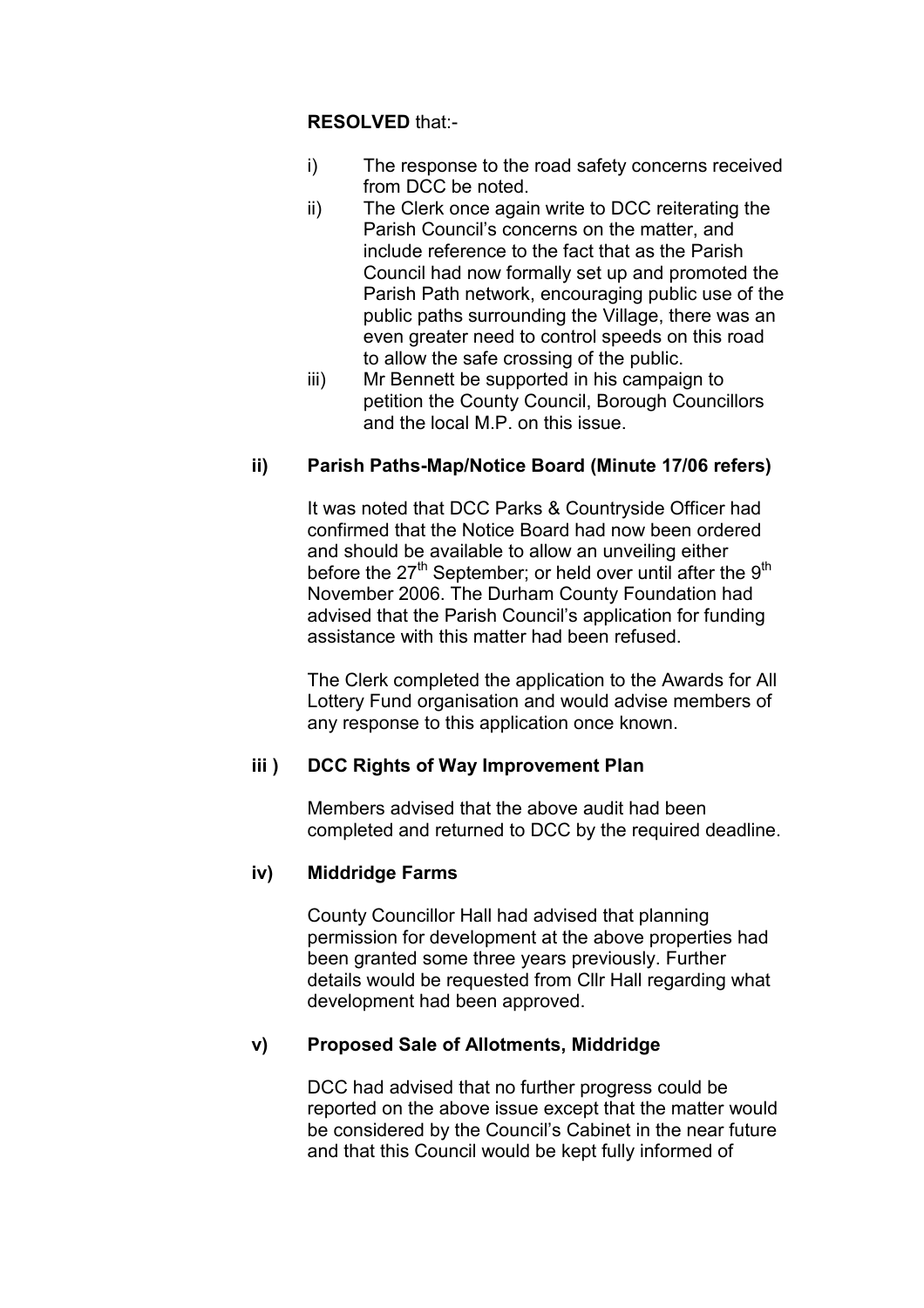matters and be given access to any reports generated on the matter.

## 27/06 ACCOUNTS FOR PAYMENT

Members considered a schedule of Accounts for Payment.

RESOLVED that the following accounts be approved for payment:-

| N.Hart                      | Salary                  | £166.67 |
|-----------------------------|-------------------------|---------|
| N.Hart                      | Postage                 | £2.70   |
| <b>Local Council Review</b> | Subscription            | £10.26  |
| C.E.Walker                  | Grasscutting            | £242.05 |
| C.E.Walker                  | Grasscutting            | £242.05 |
| J.WS Power Wash             | <b>Bus Shelter-July</b> | £30.00  |

## 28/06 GROUNDS MAINTENANCE & GENERAL REPAIRS

i) Repairs/Maintenance of Bus Shelters

The Clerk advised members of the submitted quotation received from J Ltd regarding the estimated cost of carrying out repairs to the two bus shelters in the Village. Members were advised that there may be alternative contractors interested in the works and it was proposed that enquiries be undertaken by Cllr Makinson in the hope that 2 or 3 estimates for the work could be considered.

RESOLVED that further enquiries be undertaken to acquire additional estimates for the above maintenance works.

ii) Road Signs-Eden Grove

It was noted that Sedgefield Borough Council had confirmed that they would carry out the repair and replacement of the road signs in Eden Grove.

iii) Dog Litter Bin-Walker Lane

It was requested that an explanation be sought from Sedgefield Borough Council as to why the dog litter bin in Walker Lane had been removed. The Parish now had 4 bins, as opposed to the previous 5.

iv) Parish Boundaries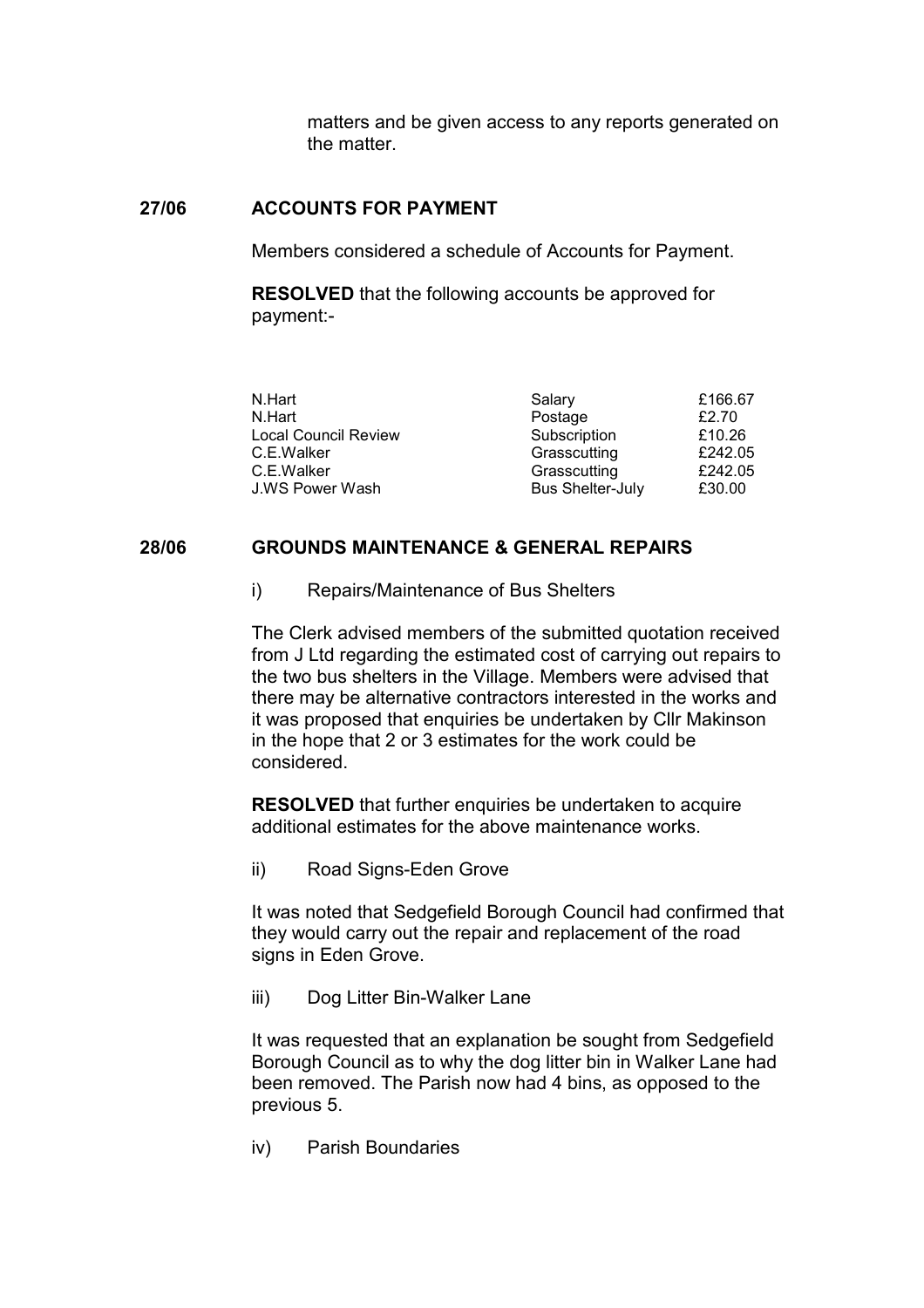It was requested that maps of the Parish Boundaries be sought from Sedgefield Borough Council to clarify the areas for responsibility, including those identified at the Eldon Crossroads, where the finger signage was found to be in need of repair. DCC had confirmed that any repair of these signs would be dependent upon budget availability.

#### 29/06 GENERAL CORRESPONDENCE

i) Members were advised of Sedgefield Borough Council's decision to invest in the second phase of the redevelopment of play equipment within the Borough following the submission of applications by Parish Councils, including Middridge. This Council had been unsuccessful for this phase of investment but would be eligible to be considered for the remaining investment of £39,500 should it be able to progress its scoring rate as identified by SBC. Any schemes not receiving monies through the Borough Councils investment would then be considered for the SBC's play strategy application to the Big Lottery's Play Initiative scheme in November 2006, where £230,000 of funding was available, with successful applicants advised in March 2007.

> Councillor Mrs Clarke expressed concern that SBC had advised the Parish that it did not need to cost its application, however, it appeared to have lost out in the scoring mechanism as a result.

- ii) Sedgefield Borough Council-Corporate Plan 2006/7 & 2008/9
- iii) SBC Local Development Framework-Core Strategy-Alternative Options Report-Pre-Production Consultation Members agreed to meet as a working party on the  $5<sup>th</sup>$ September 2006 to consider the above consultation document and respond.
- iv) DCC Adoption of the County Durham Statement of Involvement
- v) Sedgefield Awards for Sensational Youth
- vi) Local Strategic Partnership Stakeholder Group Cllr Mrs Clarke attended meetings of the Community Forum. It was requested that the Clerk enquire as to the Parish's representation on the other LSP groups.
- vii) SBC Mayor's Civic Service-24<sup>th</sup> September 2006 Cllr Howe to attend.
- viii) Erection of Detached Timber Pergola Smoking Shed, Rear of Bay Horse, Middridge Members were advised of the above planning application submitted on behalf of the Bay Horse for a detached timber pergola in the car park to the rear of the public